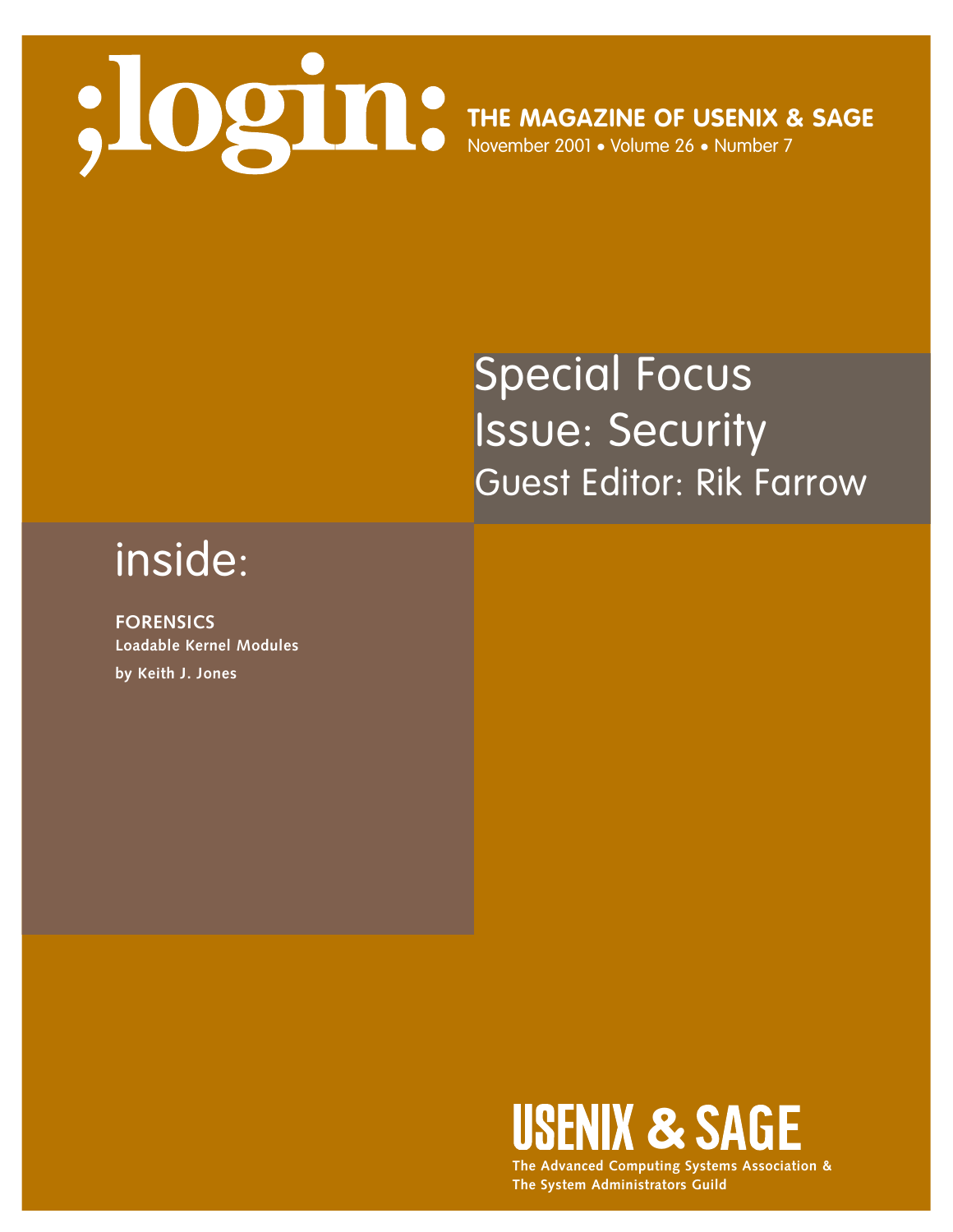### **The New Frontier for Incident Response**

The **Convertision of the convertision of the convertision of the convertision of the convertision of the convertision of the convertision of the convertision of the convertision of the convertision of the convertision of t** What would you do if traditional incident response tools completely failed during an investigation? That is exactly what I experienced when up against a loaded evil kernel module. Loadable kernel modules are changing the techniques used to perform an incident response because the level of compromise is raised from user space to kernel space. Once the compromise breaches the kernel space, the effects trickle down to any user-space executable resident on the trojaned system. This effect allows an intruder to change the behavior for any command executed on the system without changing the program binaries themselves. With this in mind, any trusted toolkit you transfer to the victim machine will also be automatically compromised. Therefore, I will explain how one malicious kernel module works and describe a couple of tools I developed to cope with the problem.

### **Overview of Loadable Kernel Modules**

modules

Loadable kernel modules (LKM) are a blessing for the system administrator, but a nightmare for an incident responder. LKMs were initially designed to provide dynamic functionality by altering a running kernel without rebooting. The slight altering of a running kernel can provide additional support for other devices such as new file system types and network adapters. Additionally, since kernel modules can access all functions and memory areas of a kernel, the depth of what it can alter reaches the whole operating system without any controls. Therefore, every function and memory resident struct is in danger of being compromised by a malicious kernel module.

One well-known malicious module for Linux kernels is named knark. Once knark is compiled and loaded on a victim machine, the syscall table is altered, which changes the operating system behavior. Basically, the syscall table is the entry point into the operating system provided to user-level programs and resides in kernel space. The formal definition of "syscalls" is given in manual section two of most UNIX operating systems. Whenever the kernel executes on behalf of user space, the area of an operating system a typical user executes in, the OS maps all of the commands and functionality executed on the command line to system calls within this table. Therefore, when knark alters the syscall table, it is altering user command execution. The important system calls knark alters are the following:

- getdents This system call gets the directory entries (i.e., the files and directories) of a given directory. By compromising this call, knark is able to hide files and directories from user-level programs.
- kill This system call sends a signal to a process, typically to kill it. This call is compromised such that an extra unused signal, #31, will trigger the option flags of a process to be set to the "hidden" state. When a process is hidden, its entry from the /proc file system is removed and therefore hidden from ps. Signal #32 unhides the file by resetting the option flags of the task.
- read This system call reads the contents of a given file. Knark compromises this call such that it hides intruder connection specifics from netstat. The specifics are hidden because they are read from the /proc file system as files.
- ioctl This system call changes the behavior of files and devices. When knark compromises this system call, it is able to clear the promiscuous flag on the network

**LOADABLE KERNEL MODULES** ●

#### **by Keith J. Jones**

Keith Jones is a computer forensic consultant for Foundstone. His primary area of concentration is incident response program development and computer forensics.



*Keith.jones@foundstone.com*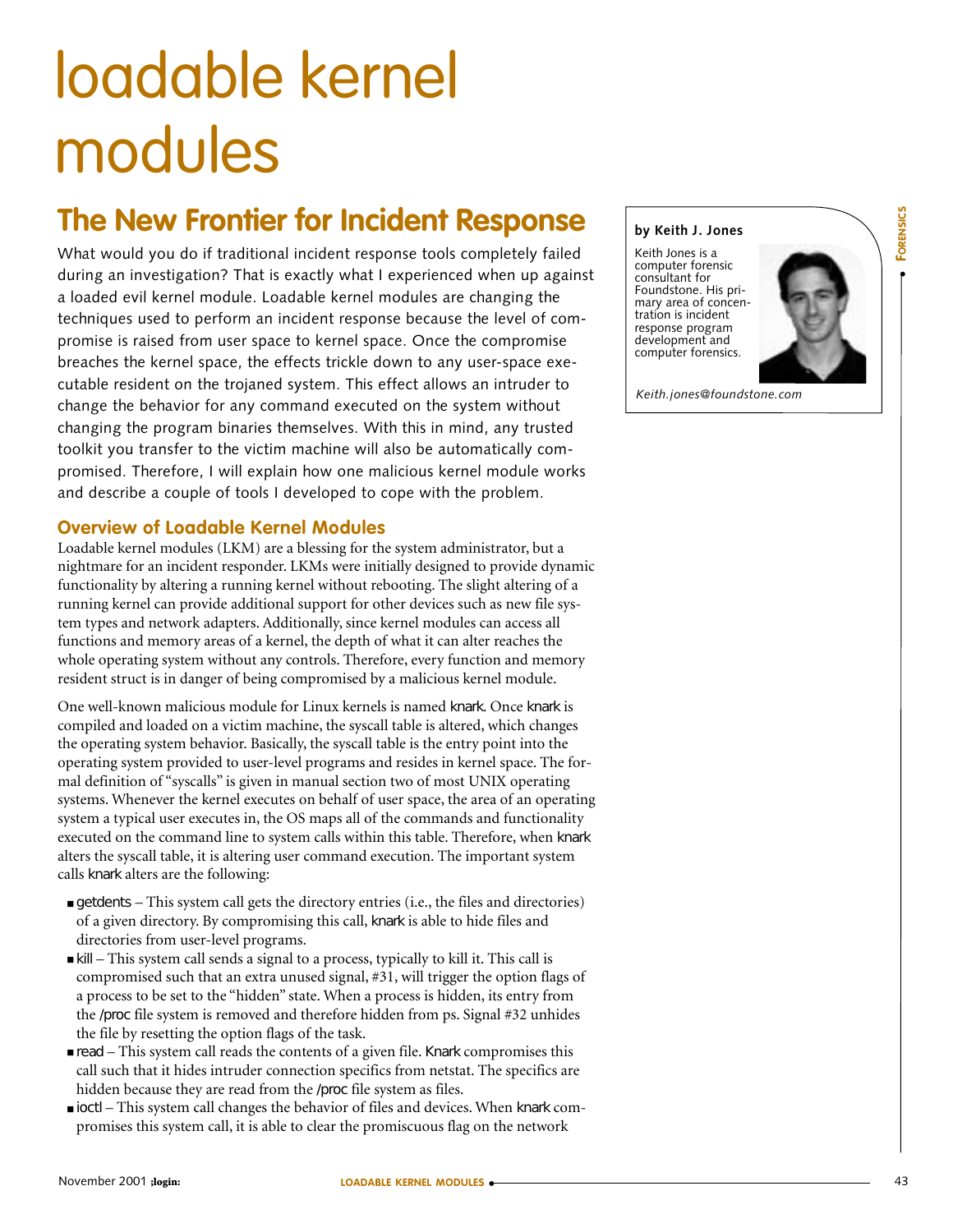With control of the OS, an intruder can make it return false information to the user-space queries

interface cards. Additionally, knark also inserts the functionality of hiding and unhiding files into this function.

- fork This system call spawns a new process. When knark compromises this system call, it will hide all child processes created from a hidden parent process.
- clone This system call spawns a new process. When knark compromises this system call, it will hide all child processes created from a hidden parent process.
- execve This system call executes a file. It is called every time a command is entered at the prompt by a user. When this system call is trojaned, the kernel module can manipulate how and what commands are executed. knark allows an intruder to point one executable to another, similar to a symbolic link but without the evidence. When execve is compromised by knark, the destination executable runs instead of the expected source program.
- settimeofday This system call sets the system time. knark compromises this system call by watching for predetermined clock-setting times. When one of these times is sent to this call to reset the clock, knark can either execute some administrative tasks or give the current user the user ID and group ID of root immediately. This eliminates the need of changing a shell to SUID-root in order to give root privileges to an ordinary user.

Since the syscall table has been compromised, the functionality of administrative tools is altered. netstat reports a network interface card that is never in promiscuous mode, and connections from given locations disappear. ps and top do not report hidden processes because they disappear from the /proc file system. ls ignores hidden files and directories. All of this occurs because when the tools are run they rely on the operating system to supply information. With control of the OS, an intruder can make it return false information to the user-space queries. This occurs without changing the binary files for netstat, ps, top, and ls. Therefore file system checksum tools, such as Tripwire, are useless against this type of compromise. Checksum tools are also defenseless against the executable redirection capabilities of knark. If an intruder were to link a file hackme to cat, every time cat is run the program hackme is executed instead. This allows cat to remain on the file system with the same MD5 checksum, yet execute with different functionality.

Furthermore, transferring a new set of tools to a victim machine with knark installed will not change the data reported. Even a trusted tool set must make system calls, therefore the tools become untrusted immediately when running on the victim machine. There is currently no way to circumvent a kernel-level compromise without using a toolkit that also enters the kernel space. This was my motivation to develop tools and techniques to check for the installation of LKMs and capture processes when a system may have a malicious LKM installed.

One caveat not previously mentioned is the existence of knark.o in the loaded module list reported by lsmod. Unfortunately for the investigator, there is a simple way to make this information disappear for the intruder. knark is packaged with another loadable kernel module named modhide, which makes itself and the last loaded module disappear. Once a module has disappeared, there is no way to unload it without rebooting the machine. Additionally, there is no easy method to even detect it is loaded, because all identifiable references to the module disappear. As has been shown, knark comes with all the tools to make it the ultimate stealthy rootkit.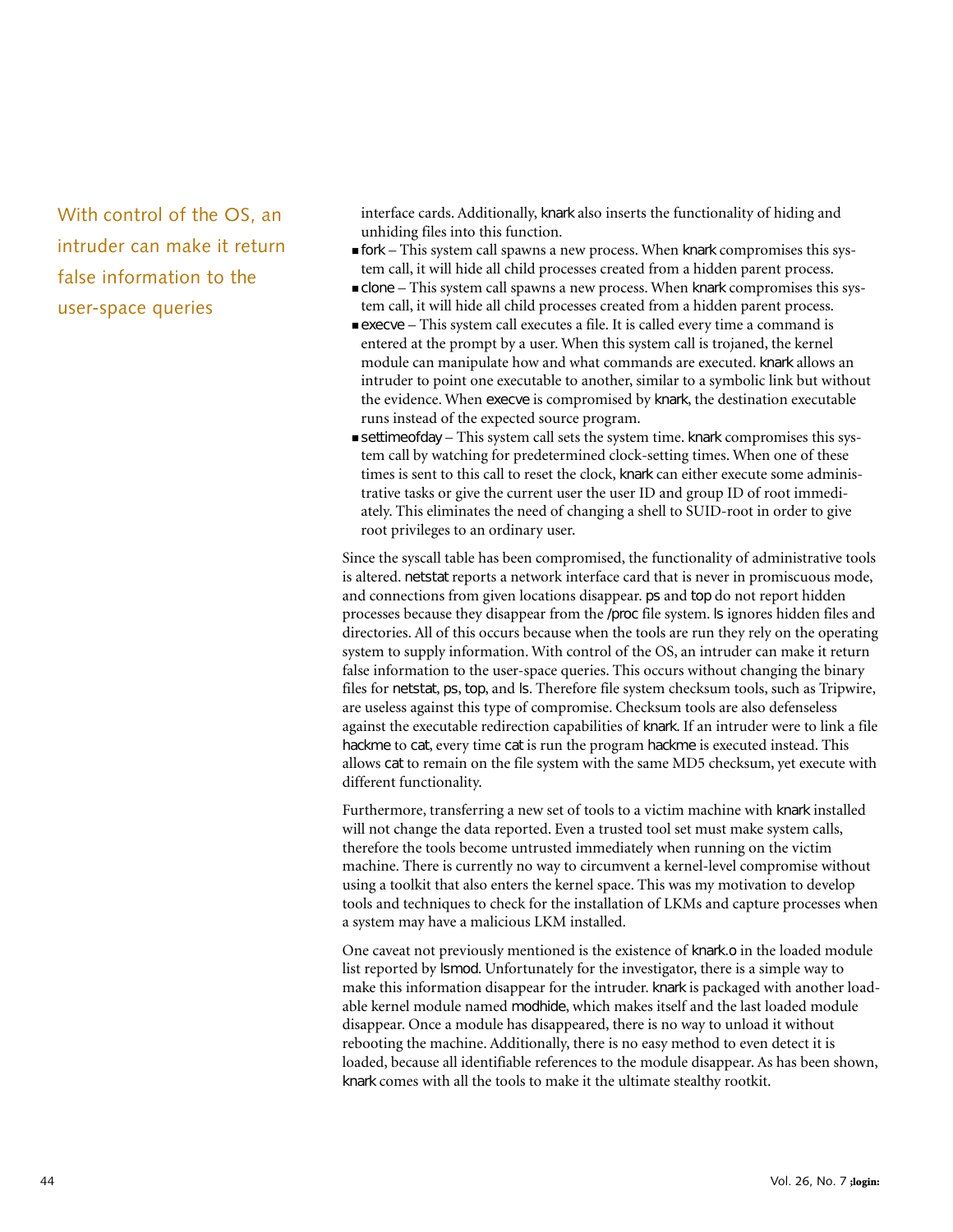#### **Preventative Measures**

If the ability to prevent a loadable kernel module compromise is available, it will obviously be the best solution. There are a few measures you can take to protect yourself from loadable kernel modules ahead of time. You can protect yourself from most of the maliciousness kernel modules can cause by securing your syscall table. A simple loadable kernel module can be constructed that watches the syscall table at periodic intervals and when other modules are loaded. If the sentry module discovers that the syscall table has been modified from its original state, it can alert the system administrator and even change it back to the original value. The following example code will work well with Linux 2.2 and 2.4. If you have a machine with more than one processor, it can be compiled by the following command: gcc –D\_\_SMP\_\_ -c syscall\_sentry.c. If you have a machine with a single processor, just remove the –D\_\_SMP\_\_ definition. Once it is compiled, load it into the running kernel with insmod.

/\* \* This LKM is designed to be a tripwire for the sys\_call\_table. \*/

#define MODULE\_NAME "syscall\_sentry"

/\* This definition is the time between periodic checks. \*/ #define TIMEOUT\_SECS 10

#define MODULE #define \_\_KERNEL\_\_

```
#include<linux/module.h>
#include<linux/config.h>
#include<linux/version.h>
#include<linux/kernel.h>
#include<linux/sys.h>
#include<linux/param.h>
#include<linux/sched.h>
#include<linux/timer.h>
#include<sys/syscall.h>
```

```
/* This function is a simple string comparison function */
static int mystrcmp( const char *str1, const char *str2)
{
```

```
while(*str1 && *str2)
  if (* (str1++) != * (str2++) )return -1;
return 0;
```

```
}
```
/\* This function builds a timer struct for versions of linux \* less than Linux 2.4. It is used to set a timer \*/ #if LINUX\_VERSION\_CODE < KERNEL\_VERSION(2,4,0) /\* Initializes a timer \*/ void init\_timer(struct timer\_list \* timer) { timer->next = NULL; timer->prev = NULL; }

```
#endif
```
If the ability to prevent a loadable kernel module compromise is available, it will obviously be the best solution ● **FORENSICS**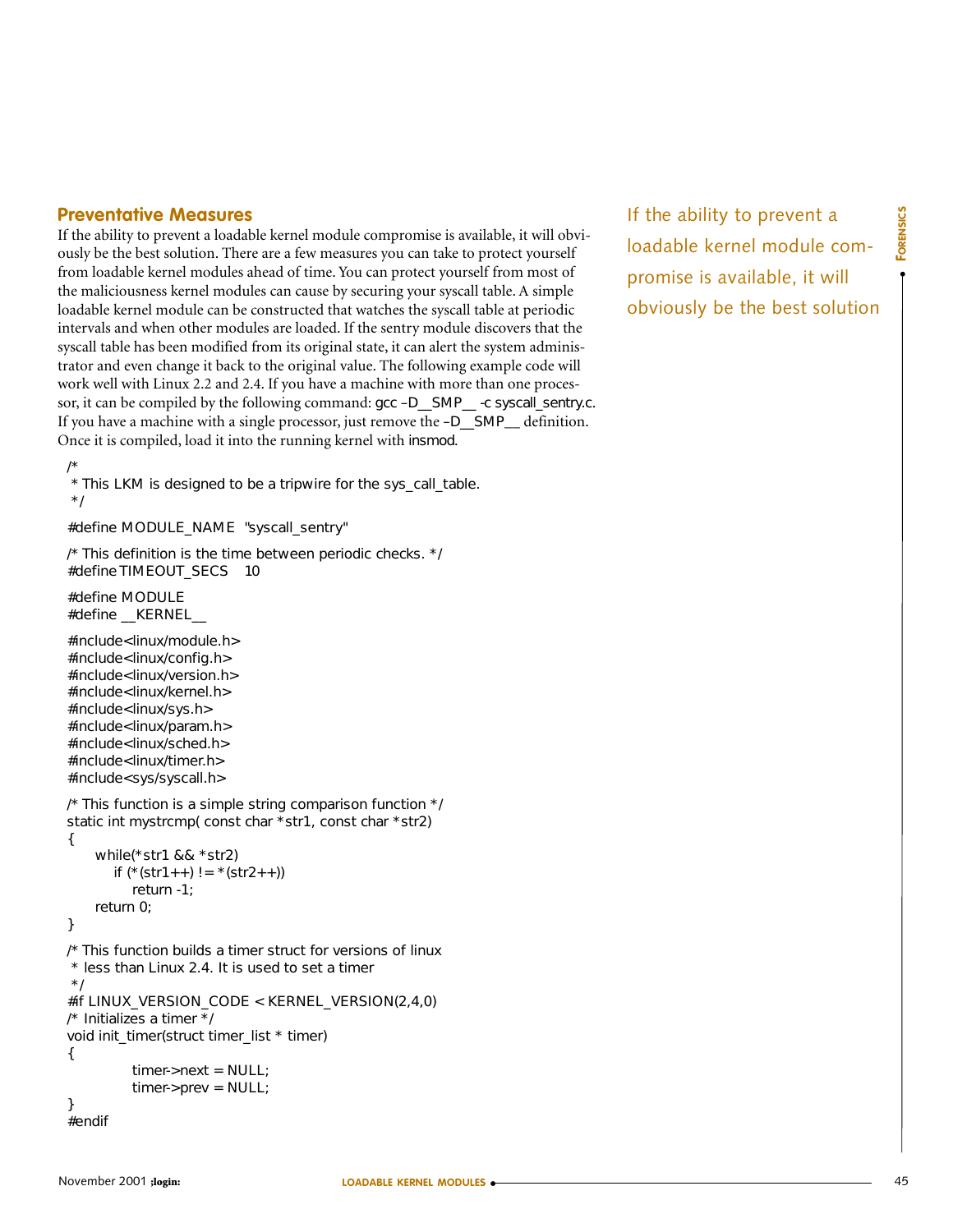```
/* This is our timer */
static struct timer_list syscall_timer;
```
/\* This is the system's syscall table \*/ extern void \*sys\_call\_table[];

/\* This is the saved, valid syscall table \*/ static void \*orig\_sys\_call\_table[ NR\_syscalls ];

/\* This function is needed to protect yourself \*/ static unsigned long (\*orig\_init\_module) (const char \*, struct module\*);

/\* This function checks the syscalls for changes

\* and changes them back to the original if it has

```
* been changed.
```
\*/

}

{

}

static int check\_syscalls( void ) {

int i;

```
/* Add a new timer for our next check */
    del_timer( &syscall_timer );
    init_timer( &syscall_timer );
    syscall_timer.function = (void *)check_syscalls;
    syscall_timer.expires = jiffies + TIMEOUT_SECS * HZ;
    add_timer( &syscall_timer );
    for (i = 0; i < NR syscalls - 1; i++)
    {
       if (orig_sys_call_table[i] != sys_call_table[i]) {
          printk(KERN_INFO "\nSysCallSentry - sys_call_table has been 
                   modified in entry %d!\n", i);
          sys_call_table[i] = orig_sys_call_table[i];
       }
    }
    return 1;
/* Check sys_call_table anytime a new module is loaded. */
static int long sys_init_module_wrapper( const char *name, struct 
                   module *mod )
    int i;
    int res = (*orig_init_module)(name,mod);
    for (i = 0; i < NR_syscalls - 1; i++)
    {
       if (orig_sys_call_table[i] != sys_call_table[i]) {
          printk( KERN_INFO "\nSysCallSentry - sys_call_table has been 
                   modified in entry %d!\n", i);
          sys_call_table[i] = orig_sys_call_table[i];
       }
     }
    return res;
```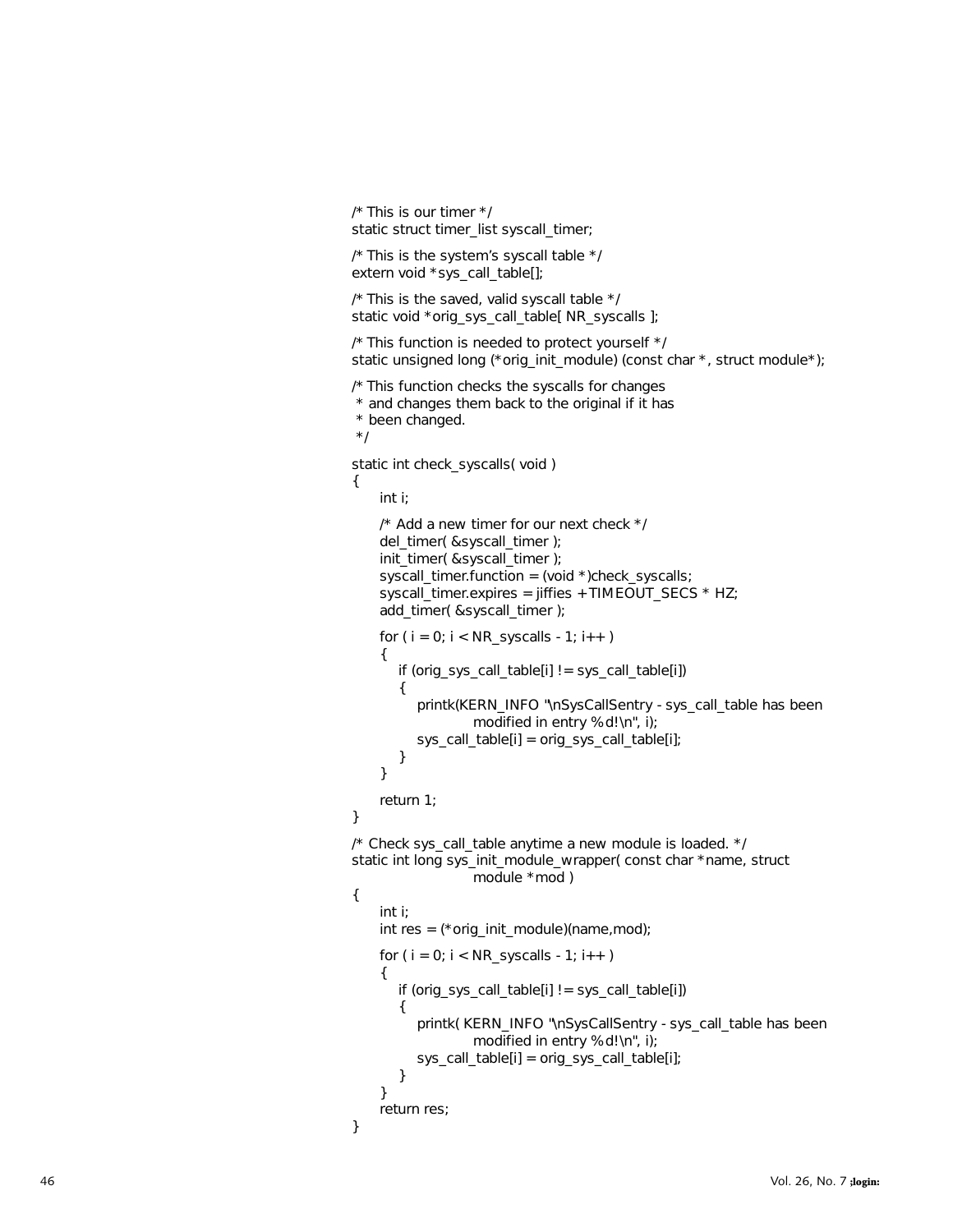```
/* Module Init Code */
static int init_module (void) 
{
    int i;
    printk(KERN_INFO "\nSysCallSentry Inserted\n");
    /* Initiate the periodic timer */
    init_timer( &syscall_timer );
    /* Save the old values of the sys_call_table */
    orig_init_module = sys_call_table[SYS_init_module]; 
    /* Wrap the init_module syscall. This will check to see
    * if any calls have been altered when a new module loads.
    */
    sys_call_table[SYS_init_module] = sys_init_module_wrapper;
    for (i=0; i < NR_s syscalls - 1; i++ )
    {
       orig_sys_call_table[i] = sys_call_table[i];
    }
    /* Start our first check */
    check_syscalls();
    return(0);
}
/* Module Cleanup Code */
static void cleanup_module (void)
{
    /* Return system status to the original */
    sys_call_table[SYS_init_module] = orig_init_module;
    printk(KERN_INFO "\nSysCallSentry Removed\n");
}
```
The current "state of the art" in LKM rootkitting is to modify the syscall table. Therefore, this method of placing a sentry on the syscall table is practical because the syscall table changes so infrequently. Possibly the best true preventative measure you can take to protect your machines from this type of compromise is to remove the ability to load kernel modules completely. Production servers should have all the code they need to run compiled into the kernel, and loadable kernel modules should not be used.

There is another option available to protect yourself against hostile LKMs. A tool called "St. Jude," when compiled with one called "St. Michael," both guard against the modification of the syscall table, and checks root transitions for evidence of attacks, based on a ruleset created during a learning phase. (*<http://www.sourceforge.net/projects/stjude>*).

#### **Development of Investigative Tools and Techniques**

It is obvious that the investigation must examine the victim machine's kernel space in order to effectively respond to a kernel-level compromise. Therefore, investigators must change their tools and techniques. It will be assumed that the response to an incident involving knark will include a forensic duplication of the victim machine's storage devices. Therefore, any hidden files will be available to the investigator using that method. What the investigator will miss, however, are hidden processes and network information. This can be remedied by developing a kernel level "ps-like" tool that also retrieves executable images of each process. This tool will be a loadable kernel The current "state of the art" in LKM rootkitting is to modify the syscall table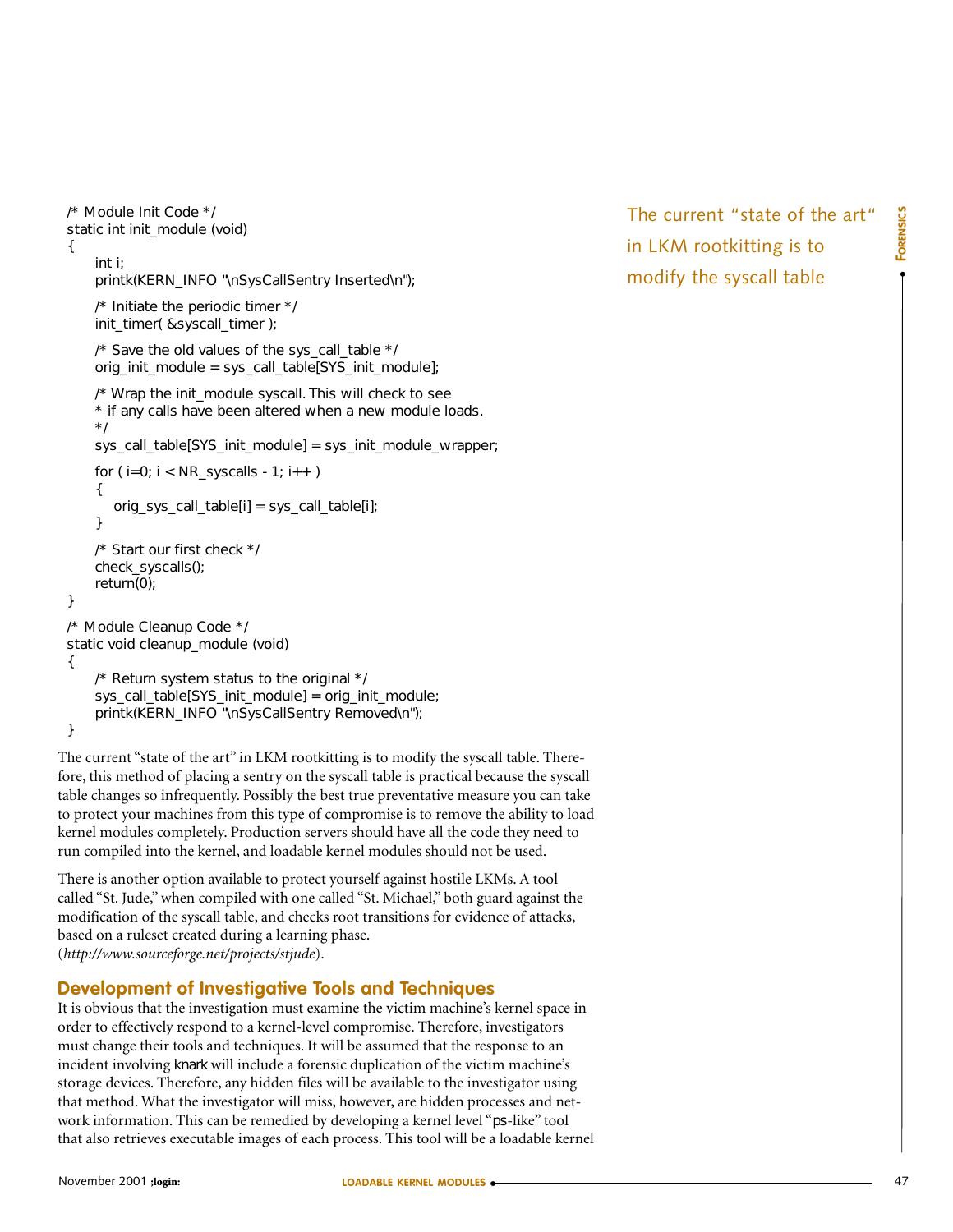Access to the process executable image in Linux is not trivial, but it is possible

module so that it can be loaded after an incident occurs. This section will describe, at a high level, one such tool and how it works to circumvent the problems involved with kernel-level investigations on a Linux 2.2 platform.

The most important struct for a kernel level ps tool is task\_struct. It is a circularly linked list where every process on the system is present. Every action available for the process is available inside this struct, such as opened files, an executable image of the process, opened network sockets, file operators, and more. The following are several fields of important information for the investigator which will be written to a log file.

- *Process ID (PID)* This is the unique number used to identify a running process.
- *User ID* This is the user number that executed the process. It is important to know what privilege level the process is running as.
- *Process Status* This flag indicates how the process is currently running. Since a process cannot occupy the processing power of the CPU all of the time, it may be sleeping. This flag will indicate what running state the process is in.
- *Process Name* This is the human-recognizable name for the process. It is the equivalent to a portion of the command line used to execute this process.
- *Start Time* This is reported in "jiffies," which is the number of system clock ticks since the machine was booted. This field is used to determine when the process was started. It is obvious when a process is initiated using a startup script during system boot because the number is relatively small. It may also provide more clues as to when the intrusion occurred.
- *Open File Handles* Since everything in UNIX is a file, viewing the open file handles of a process allows you to see all open regular files, network sockets, and FIFOs. This information will be pertinent when tracking down processes that save information to files, like sniffers, or open network sockets, like back doors.
- *Command Line Arguments* The command line arguments are available in the task struct and are useful when deciphering the options with which a process was executed. For example, imagine an intruder started netcat. It would be difficult to observe where it was connecting unless you had the command line arguments. The command line arguments available in the task struct would include the IP addresses and ports for netcat.
- *Process Environment Variables*  Each process that is executed has its own version of an environment table. Typically, it is a duplicate of the environment that the initiating user had at the time of the execution. Therefore, extra information of the intruder's session will be available by examining the environment variables available in the task struct.

Therefore, a tool would iterate through this circular linked list, saving the information for each process to a log file. This information would be very similar to the ps –ef command, so most investigators will be able to read it easily. Additionally, a separate file will be created for the process containing the executable image, also found in the task struct, for further offline tool analysis. Access to the process executable image in Linux is not trivial, but it is possible. The image resides in the memory map struct of the task. Within that memory map struct there is a virtual memory area associated with the task. Within that area, there is a virtual-memory file, which contains a file operator array. Once we have found the proper read function, reading the executable image and writing it out to another file is simple. Theoretically, a process should always have an executable image completely loaded in memory because it is possible to delete binaries from the file system after they are running. The most difficult part of acquiring the image is finding where it resides in memory.